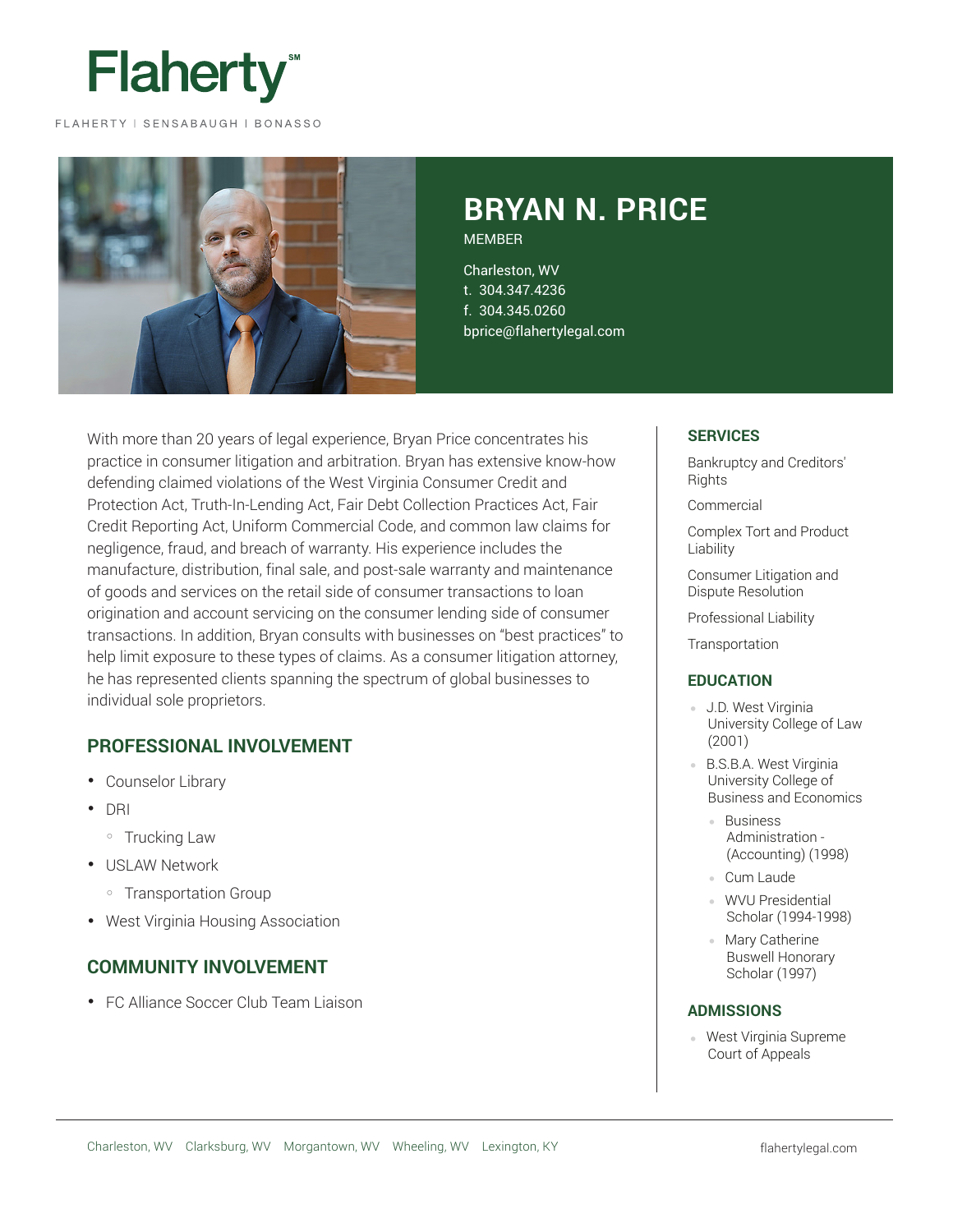



# **REPRESENTATIVE LEGAL WORK**

- Represented trucking company and driver in a double interstate fatality
- Represented coal company in dump truck accident
- Represented water hauling company in interstate rear-end collision
- Represented regional transportation authority in various matters involving minor to severe accidents resulting in death
- Represented an automobile dealer in a state court trial alleging fraud and various violations of the West Virginia Consumer Credit and Protection Act
- Represented both manufactured housing manufacturers and retailers against claims arising from alleged defects in home construction and installation
- Represented a business entity alleged to have caused or contributed to the flooding of multiple homes in a residential neighborhood due to construction activities
- Represented an employer in deliberate intent claim allegedly resulting in a brain injury to an employee
- Represented an international chemical manufacturer in a chemical exposure case alleging exposure of harmful chemicals to contractors
- Represented companies in numerous claims and suits involving claims of fraud and breach of consumer warranties
- Represented banking institutions, automobile dealerships, manufacturers and retailers of manufactured housing against hundreds of consumer claims
- Involved in business disagreements and contract disputes pre-litigation
- Provided consulting services and training to corporate clients for compliance with applicable state/federal laws and regulations
- Evaluated form contracts for documents supplier companies analyzing compliance with West Virginia law

# **OTHER LEGAL EXPERIENCE**

- Pullin Fowler Flanagan Brown & Poe, PLLC, Member (2002-2010)
- Ernst & Young, LLP, Tax Consultant (2001-2002)
- United States District Court for Southern District of West Virginia
- United States District Court for Northern District of West Virginia
- United States Fourth Circuit Court of Appeals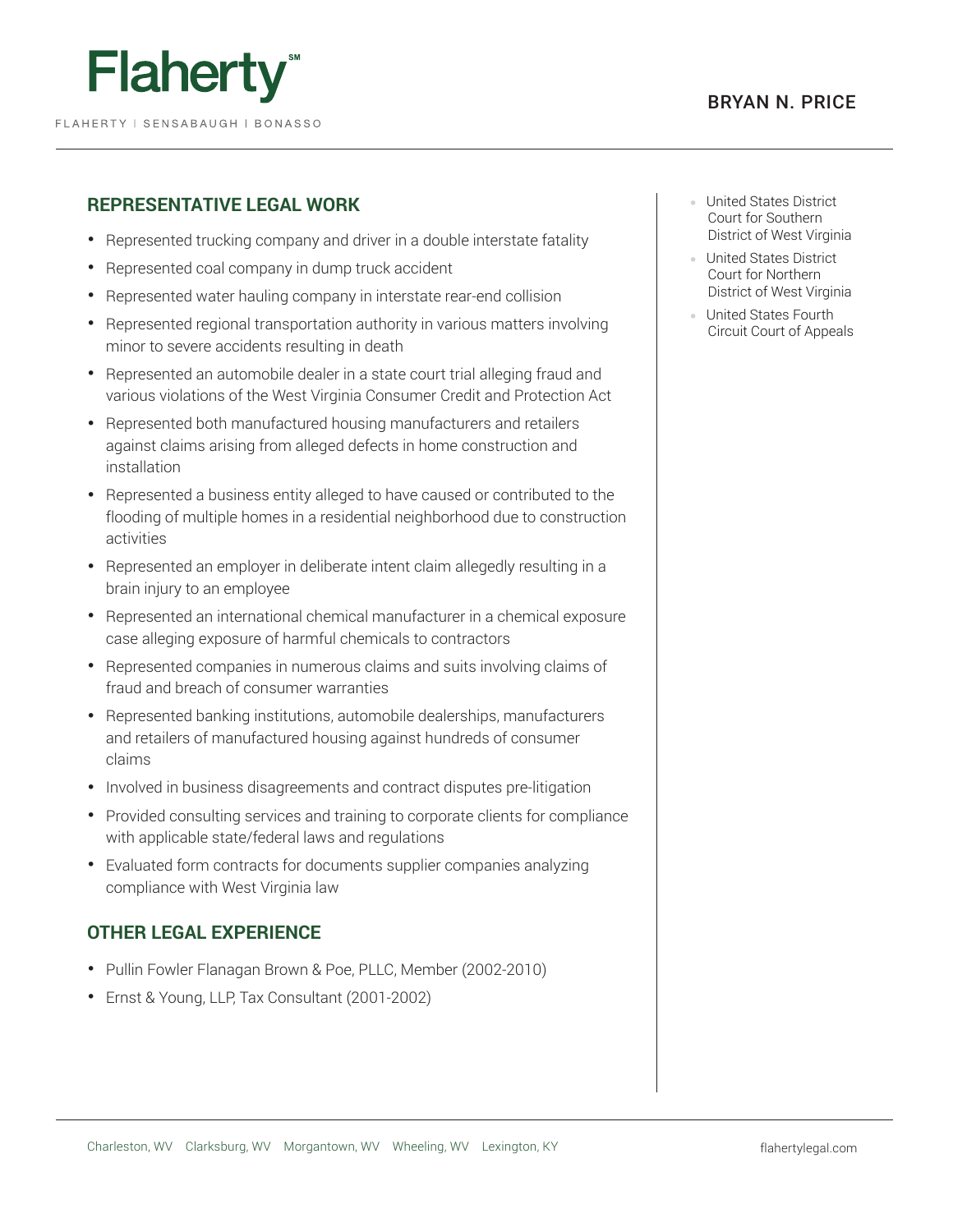

### **INSIGHTS**

#### August 2021 TWENTY-EIGHT FLAHERTY SENSABAUGH BONASSO ATTORNEYS RECOGNIZED BY BEST LAWYERS®

Flaherty Sensabaugh Bonasso is pleased to announce that twenty-eight of the firm's attorneys have been selected for inclusion in the 2022 edition of *The Best Lawyers in America©* or *Best Lawyers: Ones to Watch.*

Additionally, Sam Fox was named *Best Lawyers* 2022 Lawyer of the Year ...

#### August 2020

#### THIRTY FLAHERTY SENSABAUGH BONASSO ATTORNEYS RECOGNIZED BY BEST LAWYERS®

Flaherty Sensabaugh Bonasso is pleased to announce that thirty of the firm's attorneys have been selected for inclusion in the 2021 edition of *The Best Lawyers in America©* or *Best Lawyers: Ones to Watch.*

Additionally, three Flaherty attorneys were named as *Best Lawyers* 2021 Lawyers of the ...

#### March 2020 SBA IMPLEMENTING AUTOMATIC DEFERMENT ON PAYMENTS THROUGH THE END OF 2020

#### BY Bryan Price

Additional relief was announced on Monday, March 23, 2020, by the U.S. Small Business Administration ("SBA") for borrowers of home and business disaster loans currently in repayment. To assist borrowers who are repaying SBA loans from past disasters, the SBA is ...

#### March 2020

#### RESOURCES FOR WEST VIRGINIA BUSINESSES IN RESPONSE TO COVID-19 ARE COMING

#### *Updated 3.23.2020*

As part of Washington's efforts to minimize the economic disruption of COVID-19 to the nation's 30 million small businesses, the United States Small Business Administration ("SBA") is offering companies low-interest federal disaster loans for working ...

### **HONORS & AWARDS**

- Listed, *The Best Lawyers in America©*
	- Litigation Banking and Finance (2021 2022)
- Listed, West Virginia Rising Stars (2011 2016)

### **ADDITIONAL LEGAL EXPERIENCE**

Bryan has participated in numerous seminars and presentations to corporate clients and business associations related to issues involved in consumer litigation with an emphasis on claims of fraud, breach of warranty, and violation of the West Virginia Consumer Credit and Protection Act.